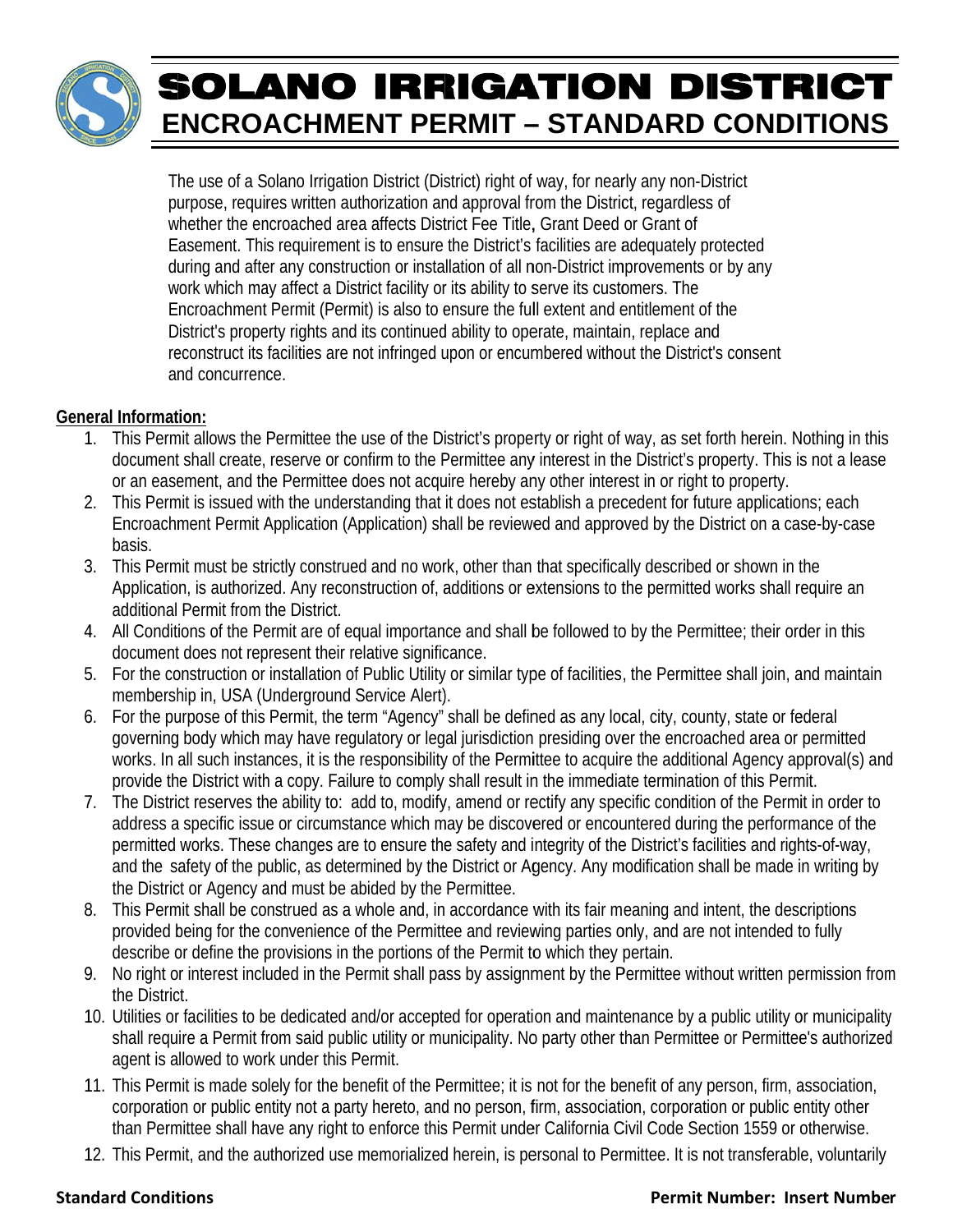or by operation of law. If ownership of Permittee's appurtenant property is transferred, voluntarily or by operation of law, any future owner, if it wishes to continue the authorized use, must independently apply for and receive a new Permit from the District.

- 13. This Permit grants no rights or warranty to the Permittee or the Permittee's facilities as to the continued availability or suitability of the encroached land or District's rights therein for the facilities installed under this Permit. Furthermore, the District is under no obligation to maintain its facilities in their present condition, location or configuration.
- 14. Any investment or commitment by Permittee in reliance on this Permit shall be, and is, entirely at Permittee's own risk.
- 15. Depending on the nature of the proposed works or area of encroachment, the District may require the construction documents, drawings, legal plats, etc. be stamped, signed and dated by a California registered professional engineer or land surveyor.
- 16. All sections of the District's Standard Specifications and Details (Standards) which pertain to or are relevant to the permitted work shall be considered part of these Standard Conditions and shall be adhered to by the Permittee.
- 17. The Permittee or the permitted work shall not interfere or in any way hinder the District's facilities or their operation.

# **Fees and Costs:**

- 1. Permittee shall pay for all District costs associated with this Permit. This includes, but is not limited to: plan reviews, meetings, testing, issuing permits, inspecting Permittee's work, ensuring compliance of the terms and conditions of this Permit and Standards. This may also include, at the District's sole discretion, a District employee or Inspector on-site at all times during any construction activities pertaining to this Permit.
- 2. Only fees specifically outlined or stated in a previously approved District Agreement may be waived.
- 3. All District charges will be billed to a District Work Order for this project which must be signed and paid for by the Permittee prior to issuing an approved Permit.
- 4. The fees shown below for a Minor or Major Encroachment are a **deposit only** and **do not represent the final cost**  to the Permittee. After the initial deposit is exhausted, all additional costs will either require an additional deposit or be billed to the Permittee on a monthly basis.

# 5. Fee Schedule:

| a.          | <b>Application Fee:</b>    | \$125   | (Non-refundable; due with a submitted Application)              |
|-------------|----------------------------|---------|-----------------------------------------------------------------|
| $b_{\cdot}$ | <b>Minor Encroachment:</b> | \$700   | (Deposit for estimated costs for: review, approval and limited  |
|             |                            |         | inspection time; any remainder funds will be reimbursed to      |
|             |                            |         | Permittee upon project completion.)                             |
|             | c. Major Encroachment:     | \$1,200 | (Deposit for estimated costs for: review, approval, inspection, |
|             |                            |         | management decisions; any remainder funds will be reimbursed    |
|             |                            |         | to Permittee upon project completion.)                          |
|             |                            |         |                                                                 |

# **Other Agency Requirements and Permits:**

- 1. All costs or mitigation measures regarding other Agency requirements and permits shall be paid by the Permittee.
- 2. Archaeological: If any archaeological resources or artifacts be discovered during the permitted work, the Permittee shall cease all work and notify the District immediately. The Permittee shall retain a qualified archaeologist who shall evaluate the findings and make recommendations to the Permittee and the District regarding the continuance and/or mitigation of the permitted work.
- 3. Permits From Other Agencies: This Permit shall not replace or alleviate the need for any permits or approvals required by Law or Ordinance, whether from the City, Solano County, Public Utilities Commission of the District of California (PUC), California Department of Fish and Game, California Occupational Safety and Health Administration (CAL-OSHA), or any other public agency having jurisdiction.
- 4. Public Utilities Commission Orders: All clearances and types of construction shall be in accordance with the applicable orders of the Public Utilities Commission of the State of California, unless more restrictive provisions are required by City or County Ordinance or by the District Standards.
- 5. Permittee shall secure written authorization for any work which must be approved or permitted by any agency having jurisdiction.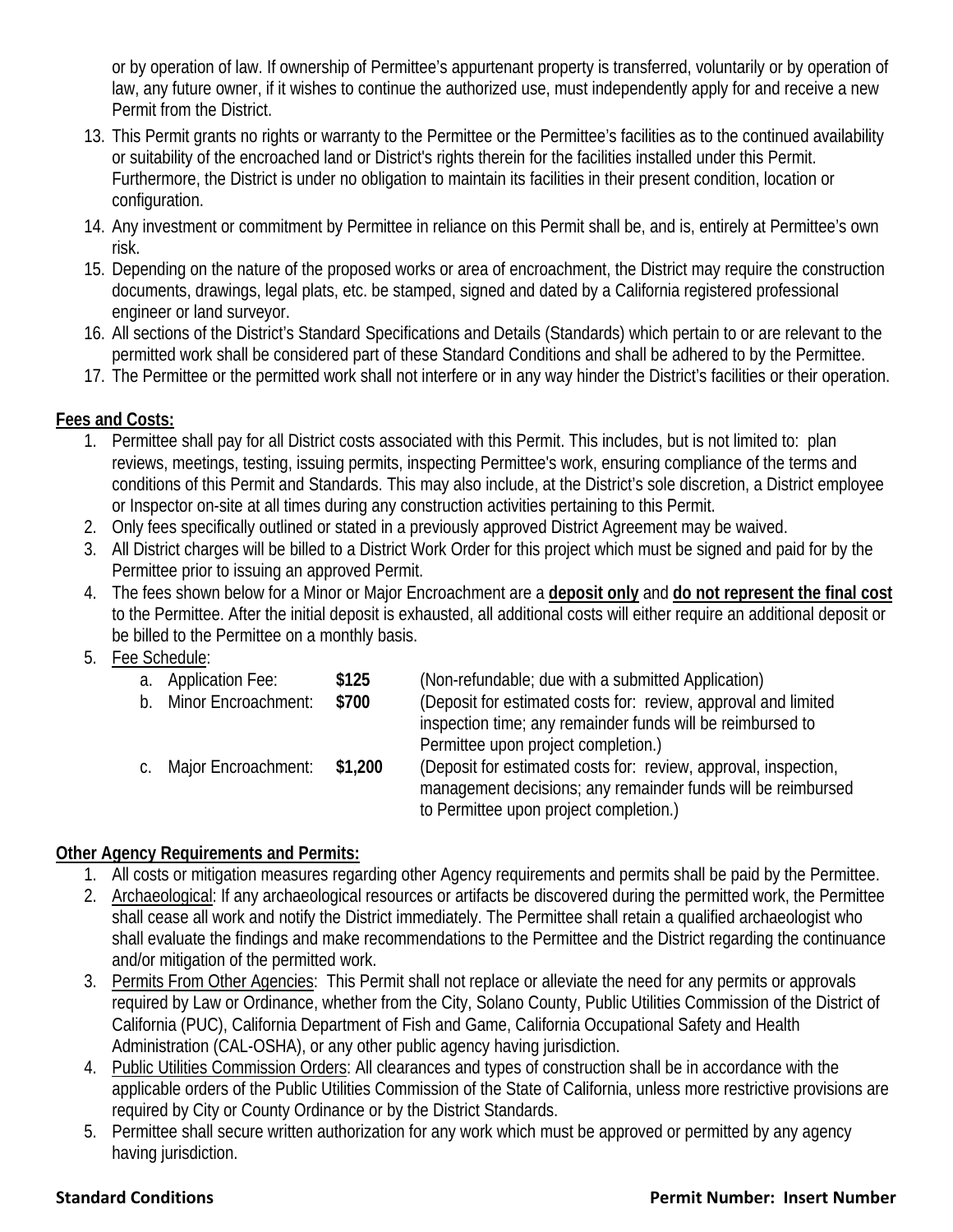- 6. A copy of all authorizations or approvals shall be provided to the District prior to commencement of any permitted work.
- 7. Regardless of the circumstances or responsibilities, the District shall be indemnified and held harmless from any and all, claims, litigation or legal action which may result from the Permittee's lack of due diligence.

# **Insurance and Bonding:**

- 1. All work completed per the Permit, by non-District personnel, requires an additional worker's compensation and liability insurance policy. The requirements are outlined in the Standards under Section 00700.5.02 and Section 00700.5.03. The Permittee must furnish to District a Certificate of Insurance (Section 00700.5.05), before the Permit is approved and returned to the Permittee.
- 2. The following are required for the insurance coverage:
	- a. Liability insurance presently in effect for Permittee with bodily injury and property damage limits of not less than \$1,000,000 per occurrence.
	- b. The District, its officers, agents, employees and servants are included as additional insureds, but only insofar as the operations under this Permit are concerned.
	- c. The insurer shall not cancel the insured's coverage without 30 days' prior written notice to District.
	- d. The District shall not be responsible for any premiums or assessments on the policy.
	- e. All work under this Permit shall be covered by the policy.
	- f. Insurance provided must be in effect and maintained throughout the life of the Permit, but shall not be less than one (1) year.
	- g. Proof of insurance shall be provided annually to the District; failure to comply shall terminate the Permit.
- 3. Due to the nature, extent, location or circumstances of the work, the District may also require the Permittee to obtain a surety bond(s). The requirements of said bonding are outlined in the Standards Section 00700.5.01.
- 4. The Permittee shall ensure against the imposition of any mechanic's liens against the property of the encroachment.

### **Liability and Damages:**

- 1. In addition to their work, the Permittee shall also be responsible and liable for all work by their contractor(s) and/or subcontractor(s).
- 2. The Permittee shall accept all liability and shall indemnify for all claims arising out of or relating to the encroachment.
- 3. The Permittee shall be liable for damages caused by the District's ordinary negligence; however the Permittee's liability will be relieved from instances specific to the District's willful misconduct or gross negligence.
- 4. The Permittee shall abide by all relevant requirements of the Standards Section 00700, specifically Section *00700.5.07 – INDEMNIFICATION*.

# **Construction Activities:**

- 1. All authorized work per this Permit shall be performed by duly licensed persons, unless this requirement is expressly waived by the District.
- 2. Before starting any construction activities for the Permitted work, the Permittee shall provide a 48 hour notice by contacting the District's Engineering Department. *THE PERMITTEE MUST RECEIVE AN ACCEPTANCE REPLY FROM THE ENGINEERING DEPARTMENT PRIOR TO BEGINNING THE WORK*. Additional notice may be required and will be outlined in the Supplemental Conditions.
- 3. The Permittee, as required by CA Government Code 4216.2.A.1, shall notify Underground Services Alert, by phoning 811 or through their website (www.usan.org) at least two days prior to any earthwork activities. The Permittee shall also adhere to all other requirements of CA Government Code 4216 – 4216.9.
- 4. During any period when any work is being pursued per this encroachment, a copy of the signed Permit shall be kept at the site of the work and must be shown to any requesting District representative, presiding Agency or law enforcement officer. Failure to comply is a violation of the Conditions and all work may be suspended until the signed Permit is made available.
- 5. If there are any aboveground facilities (including pedestals, valves, utility boxes etc.) included as part of the Permit, the Permittee shall identify them with appropriate signage and/or paddle markers. The installed facilities shall only

### **Standard Conditions Permit Number: Insert Number**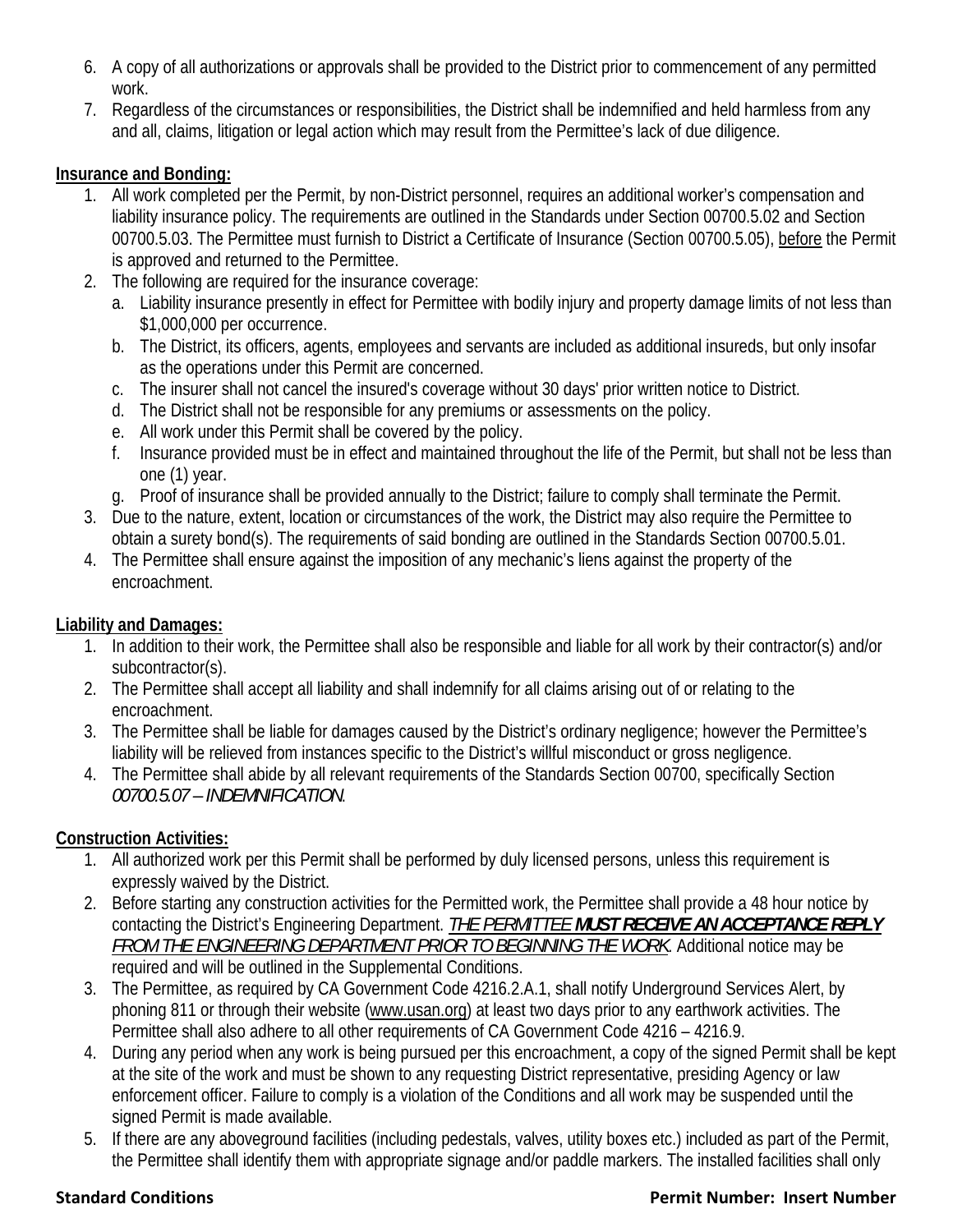be placed in locations approved by the District; not located within any open canals, drainage ditches, swales or other distribution facilities.

- 6. The District rights-of-way and facilities shall be returned to their original pre-encroachment condition, except for modifications expressly authorized by the Permit.
- 7. Permittee shall take all actions necessary to protect the public from all hazards caused by Permittee's activities. All work areas, open holes and trenches must be appropriately delineated from pedestrian, vehicle and livestock traffic during both working and non-working hours; open excavations must be properly covered and protected during nonworking hours.
- 8. Both temporary and permanent alterations to the District's fencing are permitted only as specifically described in this Permit or as directed by District's Representative. All gates and fencing installed by the Permittee as a means of access to Permittee's facilities shall be constructed to the District Standards. Such gates and fencing shall be kept in good repair by the Permittee. Gates shall be kept closed and locked except when in actual use. District will at all times be allowed full use of said gates and shall be allowed to place its lock(s) on all gates.
- 9. Permittee shall be liable and accountable for any losses or damage to the facilities of the District, other Agencies or utilities as a result of the permitted work, including any resulting damages outside of the immediate work area. At the discretion of the owner, the damaged facilities may be repaired by the owner; all expenses for the repair including any administrative charges of said damage shall be paid by the Permittee.
- 10. Permittee shall yield start of work to ongoing prior authorized or permitted work. When existing encroachments or installations may conflict with this permitted work, Permittee shall be responsible for identifying and protecting those encroachments or installations.
- 11. Permittee shall avoid damage or injury to the right of way, facilities, or personnel of District and the public and to preclude interference with operations of District facilities.
- 12. No material capable of water pollution shall be stored or discharged by Permittee within or near any runoff or drainage area, canal, ditch, channel or any other waterway or waters - absolutely no exceptions. Permittee shall use extreme caution to prevent the contamination or pollution to the waters of the District and surrounding area.
- 13. Construction materials or equipment will not be stored, nor equipment parked, within the District's right of ways unless the Permittee is actively engaged in the construction or maintenance activities proposed in the Permit and authorized by the District.
- 14. The Permittee shall maintain or repair the encroachment area for damages resulting from settlement, erosion or similar failures for the duration of the Permit.
- 15. Upon notification by the District, all corrective measures must be completed within thirty (30) days with the exception of emergency situations which could affect the safety and welfare of the public or property or integrity of District facilities. In those situations, immediate action by the Permittee is required and if the Permittee fails to comply, the District will utilize all means necessary to correct the situation and bill the Permittee for all costs associated with the District's intervention.

# **Inspection and Testing:**

- 1. All the work shall be done subject to the supervision of and satisfaction of the District, however, neither the supervision nor lack of supervision of the work by District will relieve Permittee of any obligations or responsibility under this Permit or as provided by law.
- 2. At the District's discretion, the District may: inspect, observe or supervise any or all work performed under this Permit.
- 3. The District does not by approving plans or inspecting or approving work expressly or impliedly warrant the work to be free of defects, fit for Permittee's purposes, or authorized by law, nor does the District assume any responsibility for such work or Permittee's activities within the encroachment area.
- 4. Any required testing shall be completed by an outside source or agency; the results shall be submitted to the District for acceptance and approval.

# **Safety:**

- 1. Permittee shall abide by all City and County requirements regarding public safety.
- 2. Permittee shall furnish, erect and maintain such fences, barriers, lights and signs and provide such flagmen and guards as are necessary to give adequate warning to the public of the construction of the encroachment and of any

# **Standard Conditions Permit Number: Insert Number**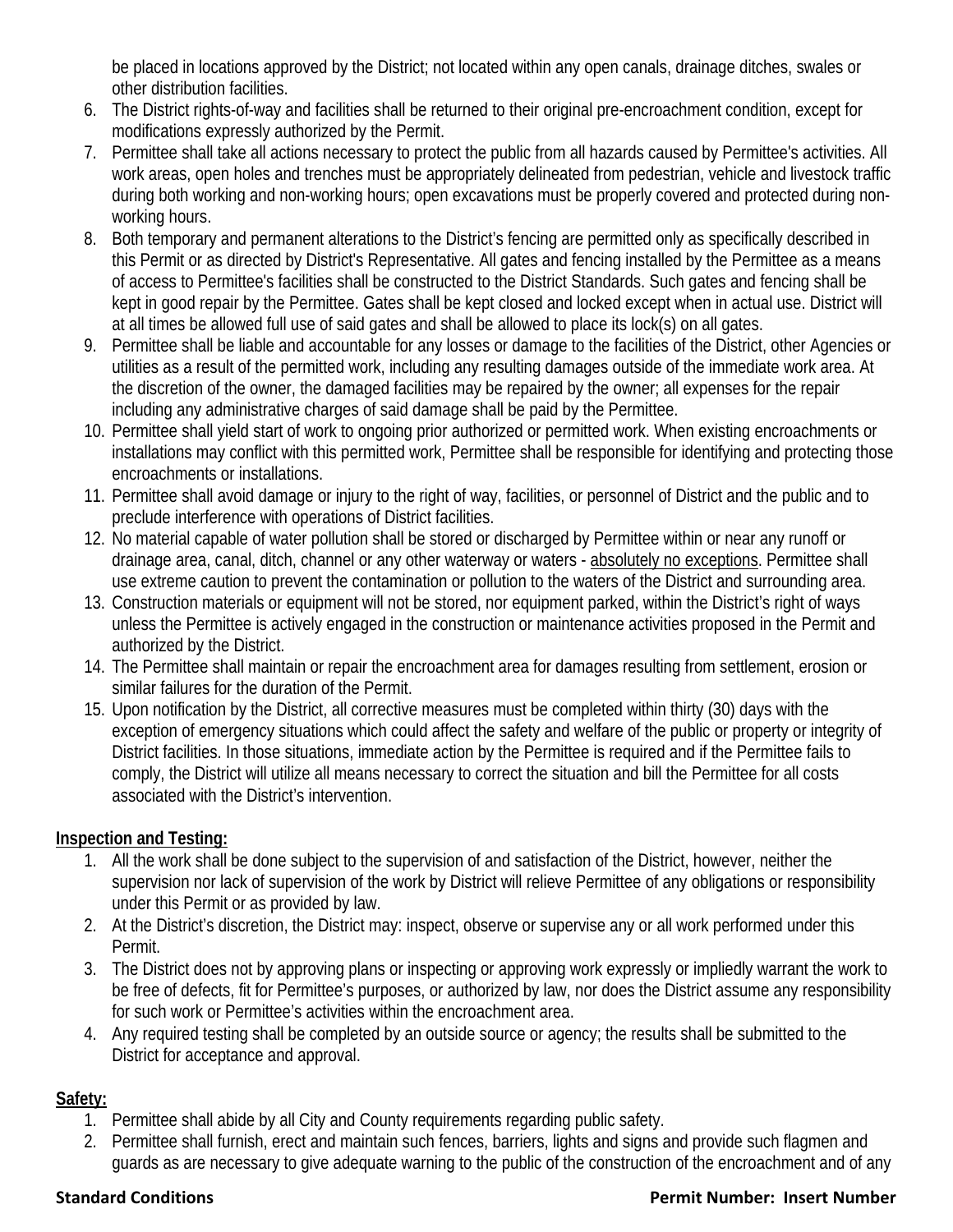dangerous condition to be encountered as a result thereof.

3. Hazardous Substances: Permittee agrees that it will comply with all laws, including Federal, State, or local, existing during the term of this Permit pertaining to the use, storage, transportation and disposal of any hazardous substance as that term is defined in such applicable laws. In the event the District or its officials, employees, agents or successors should incur any liability, cost or expense, including attorneys' fees and costs, as a result of Permittee's use, storage, transportation or disposal of any hazardous substance, including any petroleum derivative, Permittee shall indemnify, defend and hold harmless any of these entities or individuals against such liability. Where Permittee is found to be in breach of this provision due, for example, to the issuance of a government order directing Permittee to cease and desist any illegal action in connection with a hazardous substance, or to remediate a contaminated condition caused by Permittee or any person acting under Permittee's direction, control and authority, Permittee shall be responsible for all costs and expenses of complying with such order including any and all expenses imposed on or incurred by District in connection with or in response to such government order.

# **DISTRICT - Maintenance, Repair, Replacement, Reconstruction or Operation:**

- 1. The District may, without charge or reservation, use any improvements installed by Permittee within the encroachment area, as it deems necessary to conduct its operations.
- 2. The District shall not be liable for any damage that may be incurred by the Permittee's facilities as a result of the operation, maintenance or construction work performed on any District facility by or on behalf of the District. In such an event, the Permittee is responsible for making any necessary repairs as soon as possible.
- 3. If at any time, the District requires that any portion of the Permittee's facilities must be altered, relocated or removed to accommodate said work, the Permittee shall perform their work within 30 days of the District's written request. All costs associated with the Permittee's facilities shall be at the sole expense of the Permittee, except as otherwise provided by law, Addendums to this Permit or other District Agreement.
- 4. Should the Permittee fail to accommodate the District's written request, as stated above, the District or an outside contractor will perform such work, Permittee agrees to reimburse District for all costs of the work so performed including attorney's fees.

# **PERMITTEE - Maintenance, Repair, Replacement or Reconstruction:**

- 1. Permittee shall notify the District before entering District's right of way to do any repair, maintenance, removal, reconstruction or any other work.
- 2. An agreement and schedule may be set up with the District for entry to perform routine inspection or minor maintenance work on the Permittee's facilities.
- 3. Permittee may enter without notice for emergency situations or repair purposes, but shall notify the District as soon as reasonably possible.
- 4. Regardless of the situation or circumstance, the Permittee shall notify the District before starting any excavation or earth moving activity.
- 5. Permittee shall operate and properly maintain their facilities on District's right of way, make certain their encroachment is not damaging District's right of way or facilities or interfering with the District's operations, and immediately repair and make good any damage to any of District's facilities which occur as a result of the work done under this Permit.
- 6. In every case, the Permittee shall be responsible for restoring to its pre-construction condition any portion of the right of way which has been excavated or otherwise disturbed.
- 7. Future construction or reconstruction plans within the permitted area shall be submitted to the District for review and approval. Such approval may be withheld or postponed due to the District's irrigation season, affected District facility or for other reasons determined by the District.
- 8. The Permittee shall properly maintain its improvements in a safe condition and authorizes the District to remove or address dangerous conditions at the Permittee's expense.
- 9. *NO WORK MAY ENTER OR CROSS A DISTRICT RIGHT OF WAY WHICH MAY, IN ANY WAY, AFFECT A DISTRICT FACILITY DURING THE IRRIGATION SEASON.* The exact irrigation season changes annually and is weather dependent; the typical season is from March 1<sup>st</sup> through October 15<sup>th</sup>.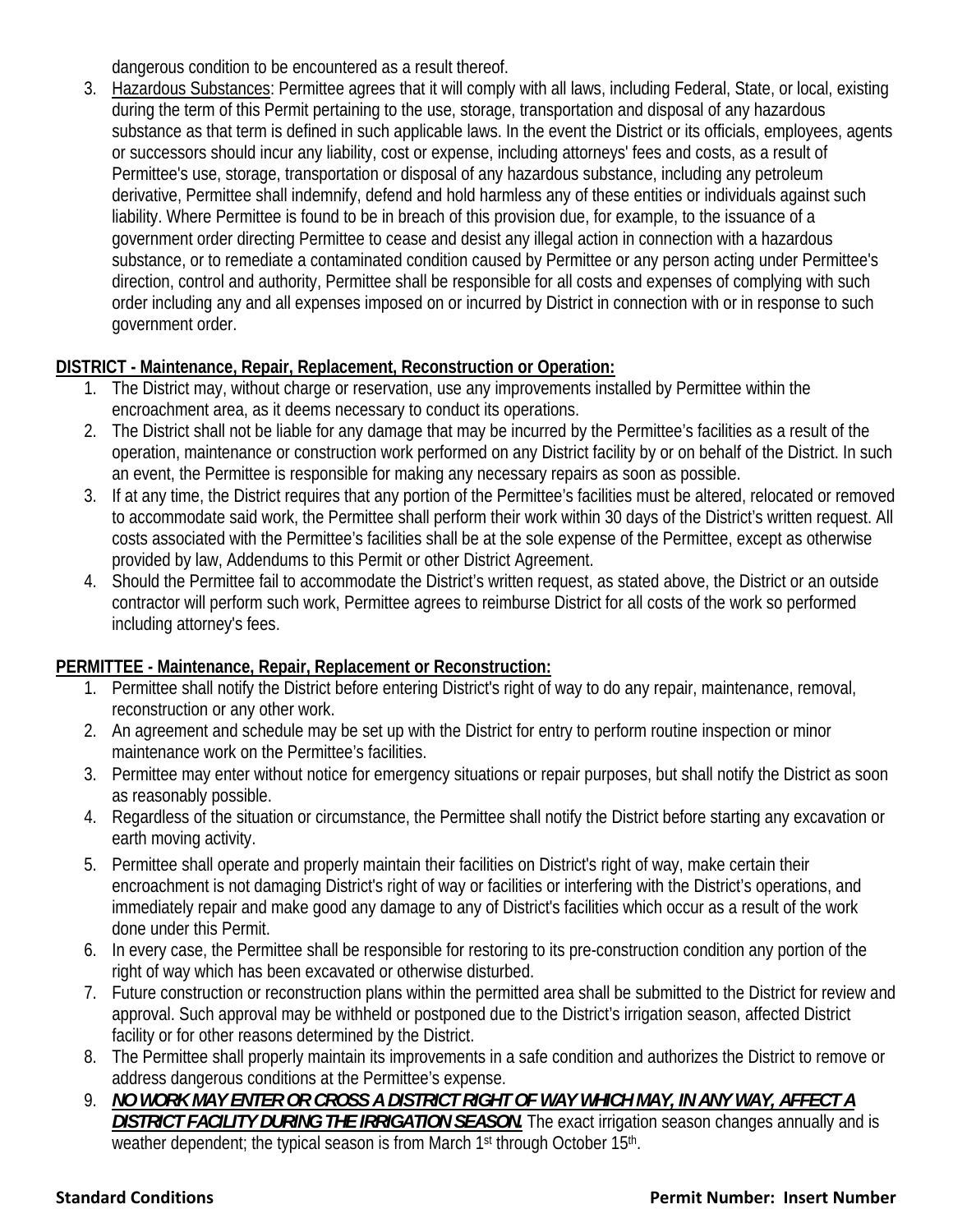# **Termination or Revocation of Permit:**

- 1. At any time, this Permit may be revoked or terminated by the District, with or without cause.
- 2. Although not under any obligation, the District will do its best to provide the Permittee with a thirty (30) days' written notice of the termination.

# **Project Completion and Close-Out:**

- 1. Upon completion of all work within District's right of way, including any future construction or reconstruction, Permittee shall furnish As-Built drawings to the District showing the location and details of construction. The drawings must include the permitted works, District facilities and District rights-of-way. Failure to submit As-Built plans within sixty (60) days of completion may result in written notice of revocation.
- 2. All trash, including food waste, must be removed from the work site or suitably contained at the end of each work day/night.
- 3. Upon completion of construction, installation, maintenance, repair or removal of the permitted work, all waste material and debris shall be removed from the work site and the site left in its pre-construction condition.

# **SPECIAL CIRCUMSTANCES:**

The following provisions are grouped together for ease of use and are typical for the types of encroachments below. In no way shall they relieve or excuse the Permittee from any of the other requirement(s) for this Permit contained within the Standard Conditions and Supplemental Conditions.

# **Landscaping Areas or Linear Parks:**

- 1. Items 2 11, below, do not apply to open canal or drainage ditch rights-of-way.
- 2. The full width of the right of way may be used as green belt or cropping, unless otherwise prohibited.
- 3. Ground cover and shall not hinder the visual detection of any pipeline leaks.
- 4. Trees and vines shall not be permitted, unless expressly authorized by the District.
- 5. Irrigation lines running parallel to a District pipeline shall not be installed within the District's right of way. Perpendicular lines shall comply with the Crossing Standards.
- 6. Irrigation system valves shall not be installed within the District's right of way.
- 7. Existing District pipeline depth of cover shall not be altered.
- 8. Excavated materials shall not be permanently placed within the District's right of way.
- 9. Landscaping shall not obstruct ore impede District access to its facilities and operations.
- 10. Concrete sidewalks and pathways shall be designed and constructed to meet District vehicular traffic loading, including heavy construction equipment.
- 11. Replacement/repair of any landscaping, greenery, irrigation systems or other improvements which are damaged or removed during District work, shall be the responsibility and at the cost of the Permittee.

### **Longitudinal (installations running parallel or along rights-of-way):**

- 1. Open canals or drainage ditches:
	- a. Minor above ground permitted facilities may be allowed on the "operations side" of the canal or ditch, but must be outside of the traveled way.
	- b. Continuous or major above ground permitted facilities must be constructed on the "non-operation side" of the canal or ditch.
	- c. Under no circumstances shall any permitted facilities be installed or constructed within ten (10) feet from the top edge of the canal or ditch.
	- d. The exact alignment shall be field marked with staking and verified by the District prior to construction or installation.
- 2. Buried pipelines:
	- a. District pipelines shall not be included within subdivision (house) lots.
	- b. Pipelines containing sewer, oil, gas, natural gas or any other hazardous material shall not run parallel to District pipelines and shall be installed per the Crossing Standards.
	- c. Embankments shall not be permitted.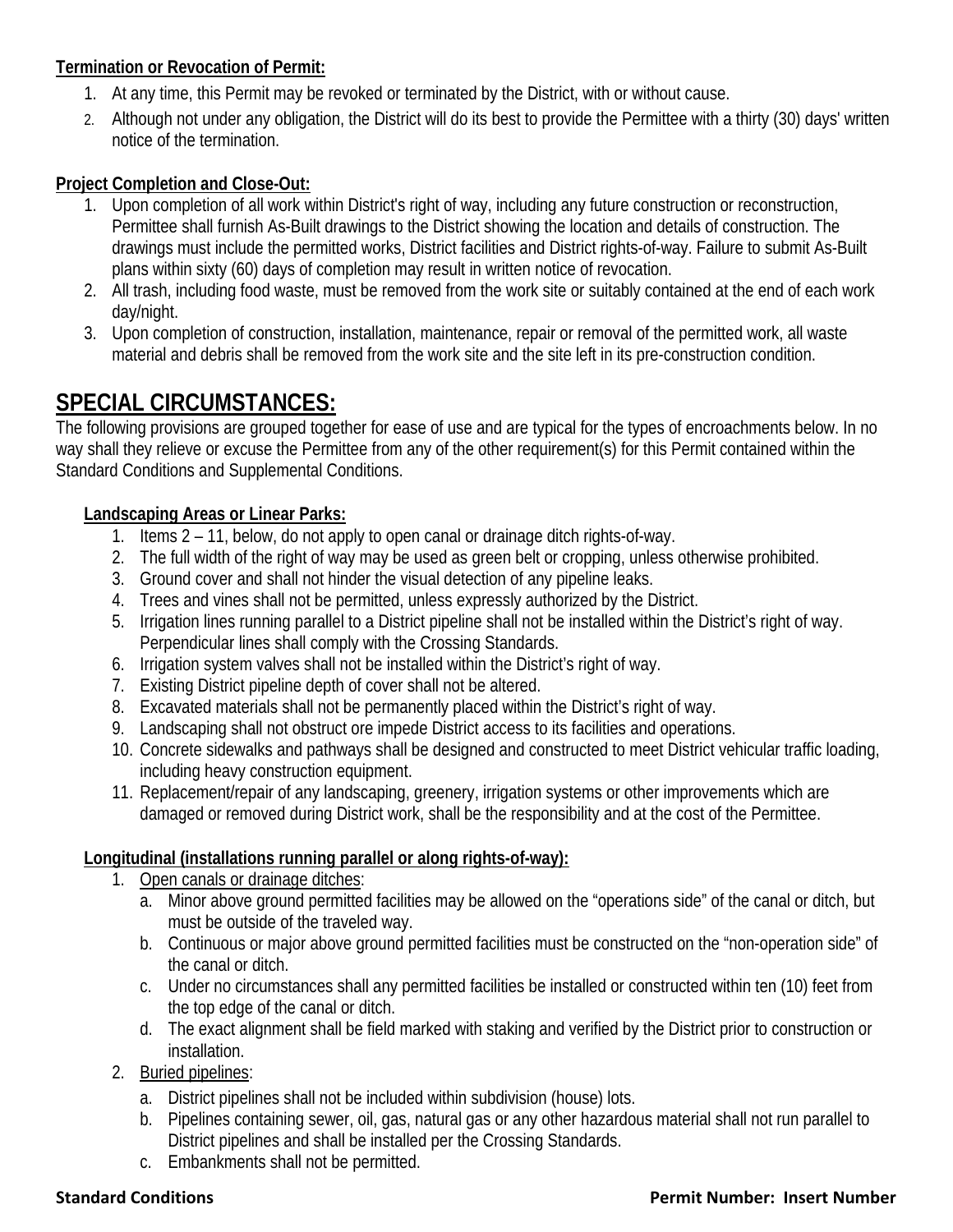# **Road and Parking Areas:**

- 1. The Grading Plan or Improvement Plans must show and call out the top elevation of the District's pipeline relative to the proposed final paved surface.
- 2. At no time shall the proposed final grade be less than three (3) of cover, measured at the pipe bell.
- 3. Placement of on-site excavated materials within the right of way is prohibited without the express written permission from the District.
- 4. Use of barrow material within the right of way is prohibited without the express written permission from the District. Such use shall also require the direction and approval of a Geotechnical Engineer.
- 5. If existing drainage features are proposed to be modified or altered in any way during construction by the Permittee, detailed design drawings showing the proposed interim drainage plan, replacement facilities and/or restoration of the existing facilities shall be submitted to the District.
- 6. Travel lanes and parking areas shall not be constructed over District pipelines. Shoulders or median areas may be constructed over District pipelines, if authorized in writing by the District.
- 7. All streets, roadways and parking surfaces must be structurally designed to the site's soil report meeting the requirements and signed approval of a Geotechnical Engineer. The structural design and paving must also meet the requirements and approval of the District.
- 8. Depressed curbs or driveways shall be provided for the District's vehicular and heavy equipment access when new roads or medians cross the District's open canal, drainage ditch or pipeline.
- 9. Trails, paths and maintenance roads shall be fenced, except when the District's right of way is used as a greenbelt. Within the District's right of way the fence shall meet the Standards or separately approved and shall not obstruct access of District personnel or equipment for any District use of the right of way.
- 10. All vehicle and equipment access gates shall meet the presiding Fire Department requirements and shall be at least sixteen (16) feet wide, placed at the minimum setback and meet the requirements of the Standards.
- 11. Gates to be locked by the Permittee, the District shall have complete access at all times for the duration of the Permit.
- 12. All gates shall be fabricated to allow the placement and use of the District's own lock on the locking mechanism in addition to the Permittee's.

### **Work within Road or Traveled Way**:

- 1. All work shall meet all City, County, State and Federal requirements, ordinance and laws pertaining to work within or alongside a road or traveled way. Any conflicts in regard to these Conditions shall be brought to the District's attention for decision before proceeding.
- 2. Permittee shall be responsible for replacing or repairing the pavement and disturbed area for the duration of this Permit.
- 3. An approved Traffic Control Plan and all appropriate traffic control signage/devices, including flaggers, shall be in place at all times during the work in accordance to latest MUTCD standards and to the satisfaction of the presiding Agency.
- 4. Permittee shall keep the road open to local traffic and emergency vehicles at all times.
- 5. The local residents and businesses must be notified no less than 72 hours prior to the road work by informational fliers/letters regarding the road work, access, expected time of work completion and contact information of the Permittee.
- 6. All work must be planned and carried out so there will be the least possible inconvenience to the traveling public.
- 7. The conditions of this Permit shall not be modified, unless approved in writing by the District.

# **Subdivisions or Development Areas:**

- 1. Permanent structures are not permitted within the District's right of way.
- 2. The Permittee shall not divert surface run off toward the District's open canals, drainage ditches or embankments. Surface run off may not be stored or collected within the District's right of way.
- 3. Use of the District's right of way as part of a residential subdivision lot is not allowed except that unimproved

# **Standard Conditions Permit Number: Insert Number**